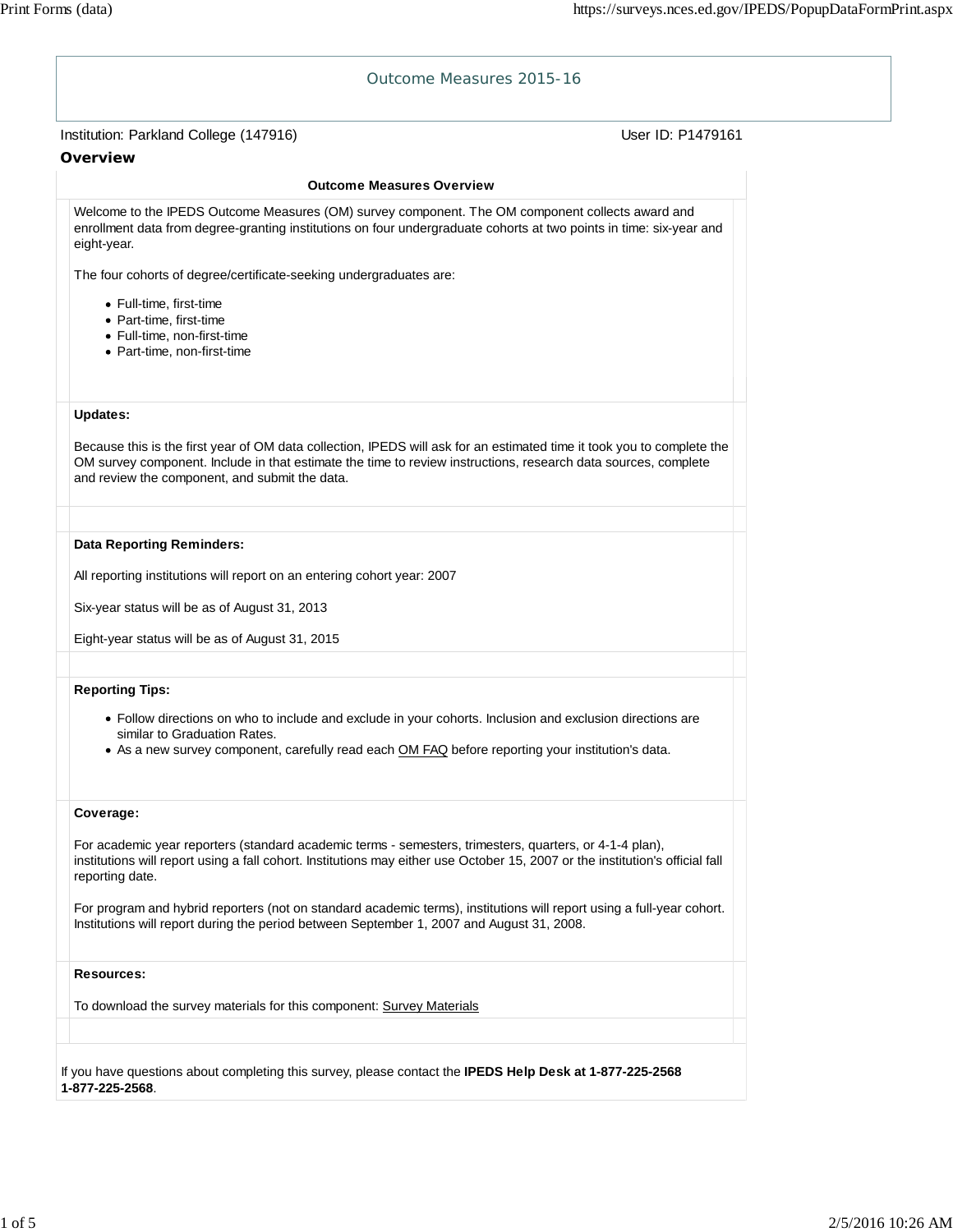$\overline{\phantom{a}}$ 

# Institution: Parkland College (147916) Contract College (147916)

## **Award Status at Six Years**

|                                                                                            |                |                                                       | <b>Award Status at Six Years</b>                             |                            |                                                                    |                                                                                                       |  |  |
|--------------------------------------------------------------------------------------------|----------------|-------------------------------------------------------|--------------------------------------------------------------|----------------------------|--------------------------------------------------------------------|-------------------------------------------------------------------------------------------------------|--|--|
| Directions: Refer to 2015-16 Survey Materials' Instructions for Award Status at Six Years. |                |                                                       |                                                              |                            |                                                                    |                                                                                                       |  |  |
|                                                                                            | 2007<br>cohort | Revised<br>2007 cohort<br>through August)<br>31, 2013 | Exclusions<br>to 2007 cohort<br>through August)<br>31, 2013) | Adjusted<br>2007<br>cohort | Awarded<br>by your<br>institution<br>(through August)<br>31, 2013) | Percent of<br>adjusted cohort<br>who received an award<br>from your institution<br>by August 31, 2013 |  |  |
| First-time entering                                                                        |                |                                                       |                                                              |                            |                                                                    |                                                                                                       |  |  |
| Full-time                                                                                  | 881            | 869                                                   | 0                                                            | 869                        | 250                                                                | 29                                                                                                    |  |  |
| Part-time                                                                                  | 165            | 148                                                   | 0                                                            | 148                        | 12                                                                 | 8                                                                                                     |  |  |
| Non-first-time entering                                                                    |                |                                                       |                                                              |                            |                                                                    |                                                                                                       |  |  |
| Full-time                                                                                  | 372            | 361                                                   | 0                                                            | 361                        | 100                                                                | 28                                                                                                    |  |  |
| Part-time                                                                                  | 170            | 155                                                   | 0                                                            | 155                        | 35                                                                 | 23                                                                                                    |  |  |
|                                                                                            |                |                                                       |                                                              |                            |                                                                    |                                                                                                       |  |  |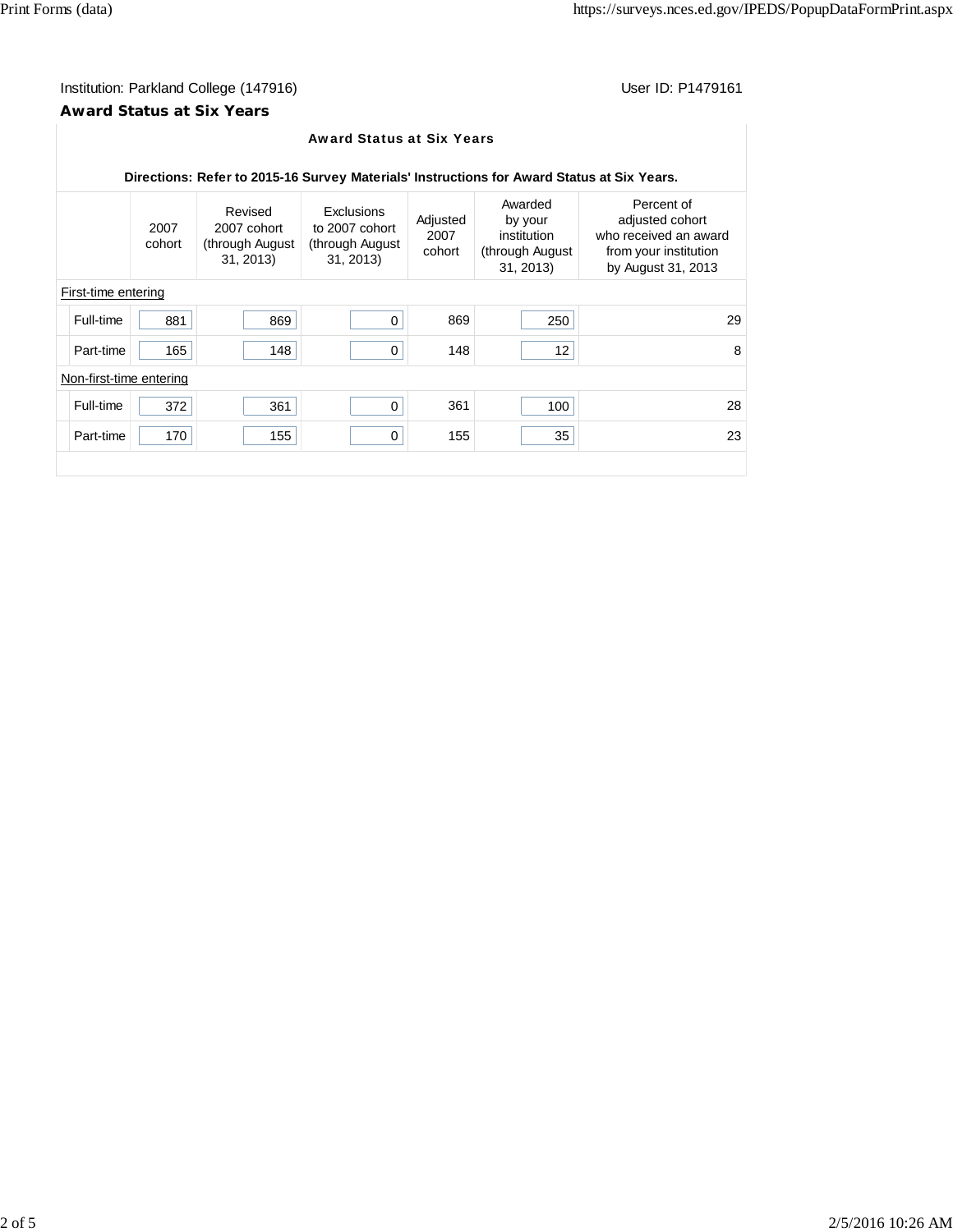# Institution: Parkland College (147916) Contract College (147916)

# **Award and Enrollment Status at Eight Years**

#### Award and Enrollment Status at Eight Years

#### **Directions: Refer to 2015-16 Survey Materials' Instructions for Award and Enrollment Status at Eight Years.**

|                         |                     |                |                                                              |                                                                           |                            | Students who did not receive an award from your<br>institution by August 31, 2015 |                                                              |                                                                     |                                                                                    | Percent<br>of                                                                        | Percent of<br>adjusted cohort                                                                             |                                                                                                                                                     |
|-------------------------|---------------------|----------------|--------------------------------------------------------------|---------------------------------------------------------------------------|----------------------------|-----------------------------------------------------------------------------------|--------------------------------------------------------------|---------------------------------------------------------------------|------------------------------------------------------------------------------------|--------------------------------------------------------------------------------------|-----------------------------------------------------------------------------------------------------------|-----------------------------------------------------------------------------------------------------------------------------------------------------|
|                         |                     | 2007<br>cohort | Revised<br>2007<br>cohort<br>(through<br>August<br>31, 2015) | <b>Exclusions</b><br>to 2007<br>cohort<br>(through<br>August 31,<br>2015) | Adjusted<br>2007<br>Cohort | Awarded<br>by your<br>institution<br>(through<br>August<br>31, 2015               | <b>Number</b><br>still<br>enrolled<br>at your<br>institution | Number who<br>subsequently<br>enrolled at<br>another<br>institution | Number of<br>students<br>whose<br>subsequent<br>enrollment<br>status is<br>unknown | Total<br>number<br>who did<br>not<br>receive<br>an award<br>from your<br>institution | adjusted<br>cohort<br>who<br>received<br>an award<br>from your<br>institution<br>by<br>August<br>31, 2015 | who did not<br>receive an<br>award, but are<br>still enrolled at<br>your institution<br>or<br>subsequently<br>enrolled at<br>another<br>institution |
|                         | First-time entering |                |                                                              |                                                                           |                            |                                                                                   |                                                              |                                                                     |                                                                                    |                                                                                      |                                                                                                           |                                                                                                                                                     |
|                         | Full-time           | 881            | 869                                                          | $\mathbf 0$                                                               | 869                        | 268                                                                               | 15                                                           | 351                                                                 | 235                                                                                | 601                                                                                  | 31                                                                                                        | 42                                                                                                                                                  |
|                         | Part-time           | 165            | 148                                                          | 0                                                                         | 148                        | 12                                                                                | 5                                                            | 48                                                                  | 83                                                                                 | 136                                                                                  | 8                                                                                                         | 36                                                                                                                                                  |
| Non-first-time entering |                     |                |                                                              |                                                                           |                            |                                                                                   |                                                              |                                                                     |                                                                                    |                                                                                      |                                                                                                           |                                                                                                                                                     |
|                         | Full-time           | 372            | 361                                                          | 0                                                                         | 361                        | 101                                                                               | 0                                                            | 178                                                                 | 82                                                                                 | 260                                                                                  | 28                                                                                                        | 49                                                                                                                                                  |
|                         | Part-time           | 170            | 155                                                          | 0                                                                         | 155                        | 37                                                                                | 1                                                            | 60                                                                  | 57                                                                                 | 118                                                                                  | 24                                                                                                        | 39                                                                                                                                                  |

 **You may use the space below to** provide context **for the data you've reported above. These context notes will be posted on the College Navigator website, and should be written to be understood by students and parents.**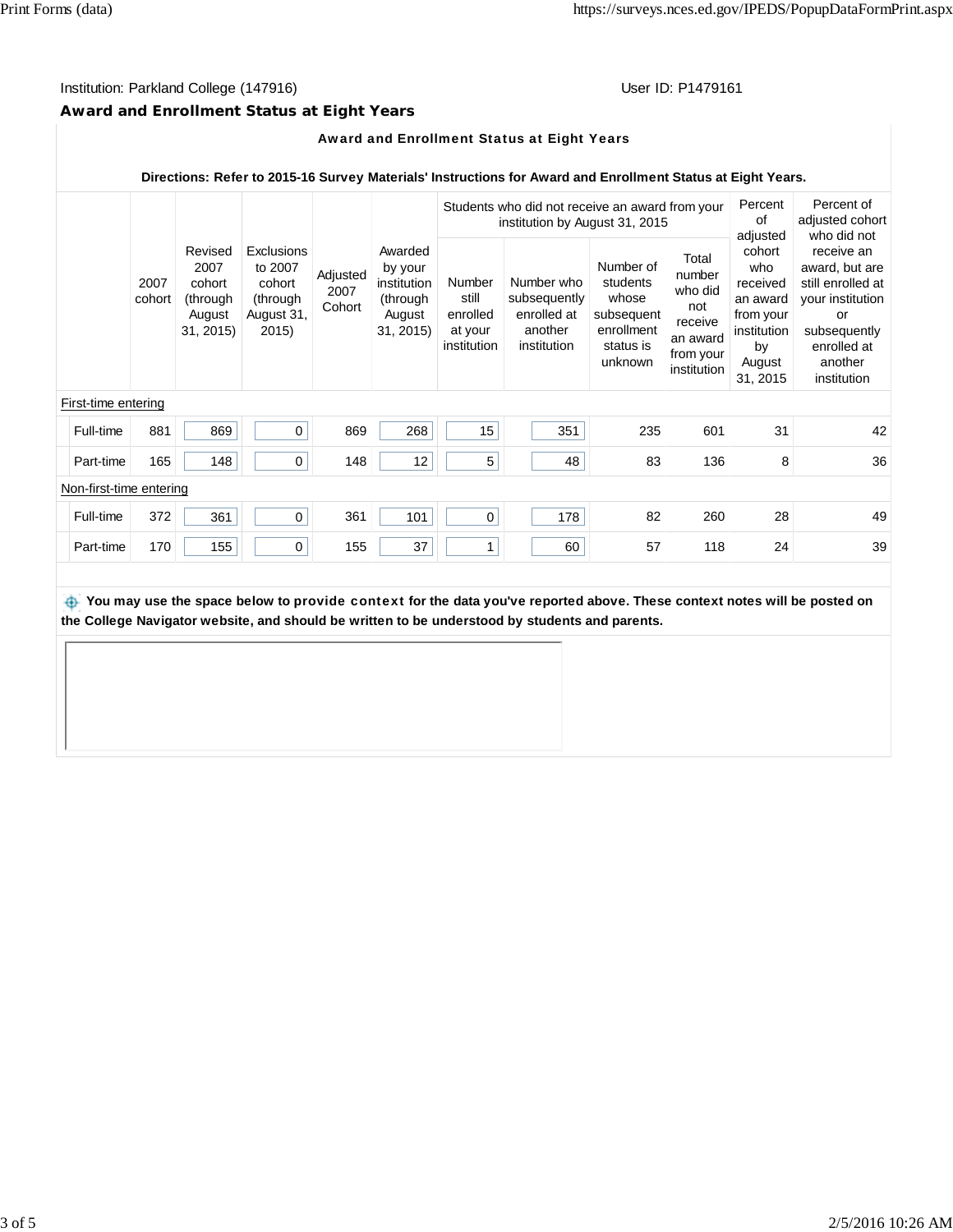# Institution: Parkland College (147916) Contract College (147916) **Prepared by**

|                                                                               | This survey component was prepared by:                                                                                                                                                                                                                                                                                                                                |                               |  |  |                   |
|-------------------------------------------------------------------------------|-----------------------------------------------------------------------------------------------------------------------------------------------------------------------------------------------------------------------------------------------------------------------------------------------------------------------------------------------------------------------|-------------------------------|--|--|-------------------|
| נו                                                                            | Keyholder                                                                                                                                                                                                                                                                                                                                                             | <b>SFA Contact</b><br>O       |  |  | <b>HR Contact</b> |
| O                                                                             | <b>Finance Contact</b>                                                                                                                                                                                                                                                                                                                                                | Academic Library Contact<br>О |  |  | Other             |
| Name:                                                                         |                                                                                                                                                                                                                                                                                                                                                                       |                               |  |  |                   |
| Email:                                                                        |                                                                                                                                                                                                                                                                                                                                                                       |                               |  |  |                   |
|                                                                               |                                                                                                                                                                                                                                                                                                                                                                       |                               |  |  |                   |
| How long did it take to prepare this survey<br>minutes<br>hours<br>component? |                                                                                                                                                                                                                                                                                                                                                                       |                               |  |  |                   |
|                                                                               |                                                                                                                                                                                                                                                                                                                                                                       |                               |  |  |                   |
|                                                                               | The name of the preparer is being collected so that we can follow up with the appropriate person in the event that there<br>are questions concerning the data. The Keyholder will be copied on all email correspondence to other preparers.                                                                                                                           |                               |  |  |                   |
| System.                                                                       | The time it took to prepare this component is being collected so that we can continue to improve our estimate of the<br>reporting burden associated with IPEDS. Please include in your estimate the time it took for you to review instructions,<br>query and search data sources, complete and review the component, and submit the data through the Data Collection |                               |  |  |                   |
|                                                                               | Thank you for your assistance.                                                                                                                                                                                                                                                                                                                                        |                               |  |  |                   |